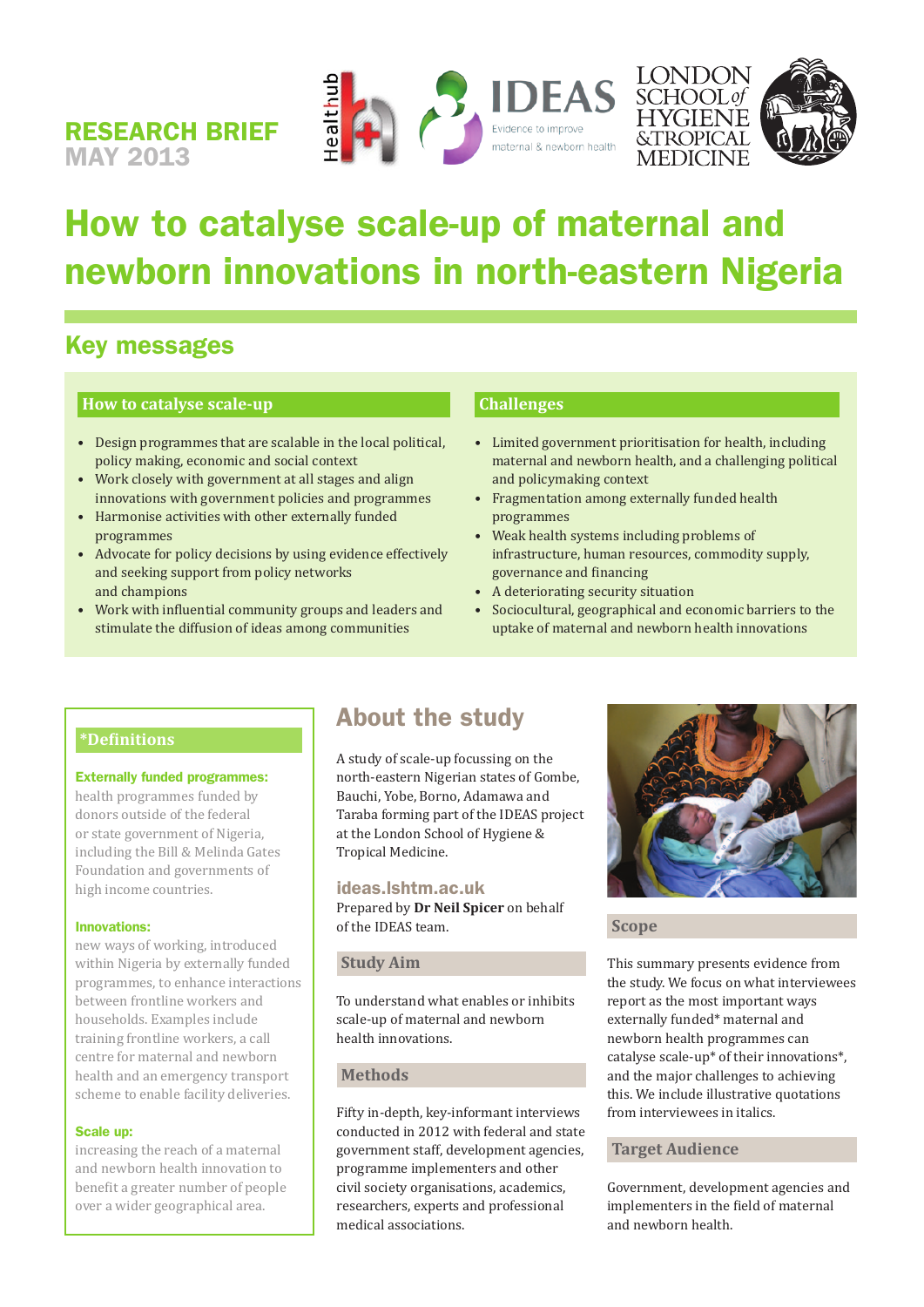## How to catalyse scale-up

#### **Design programmes for scale**

#### **Plan for scale-up:** *"you need to know who you want to advocate to"*

Embedding scale-up plans within programme design is critical, including recruiting dedicated staff experienced in advocacy. Assessing policymaking systems and institutions helps plan for scale-up and anticipate opportunities and blockages: *"Politics, perceptions and power... we don't want to run afoul knowingly of these things".* Stakeholder analyses are valuable in identifying allies who can support scaling an innovation or others who may resist: *"...it beholds you as an external person to do a little stakeholder mapping – know who your allies are – preach to them, empower them, make them understand, see the evidence, share your vision..."* It is critical to assess community needs, sociocultural norms and health beliefs and practices in designing scalable innovations.

#### **Designing scalable innovations:**  *"it should be a bottom up approach"*

Innovations must be designed to be scalable. In the north-eastern Nigerian context, the following attributes make an innovation amenable to scale-up:

- • Demonstrated as effective with evidence
- Simple to implement and use Cost effective: "...don't just go
- *for the cheapest intervention, but the one that will be most effective in bringing the expected results"*
- Require limited external resource inputs, such as those with local income generation: *"Once communities are convinced of the benefits of programme they can contribute their own resources and they'll drive the process beyond the life of the project"*
- • Build on existing structures and services: *"...don't introduce something that is new – rather you build on something that exists in practice..."*
- Meet community needs and priorities
- • Delivered by culturally acceptable community actors: *"The FOMWAN group is already there in the community... they are well known, they have clout..."*
- • Adaptable to diverse cultural contexts, health seeking behaviour and healthcare needs: *"The fact that [the innovation] worked in state 'a' doesn't necessarily mean it will work in state 'b' if we don't adapt some things...'*

#### **Harmonisation and alignment**

#### **Work with government:** *"they must be part of it"*

Government is likely to be the main owner of innovations at scale as no single donor can mobilise sufficient resources for sustainable scale-up: *"There is no donor that can provide funding to scale-up any intervention. It beholds the government to do so...".*  Working closely with government – such as involving government in programme design and monitoring and evaluation plans – is essential in engendering ownership of and support for an innovation.

Building trust and relationships in government is important, while memoranda of understanding can effectively formalise government cooperation: *"Once government officials are supportive they will be enabling…"*

Offering technical assistance and capacity building can convince government of an implementer's credibility, as can supporting

# 44

### Donor coordination is key to any scale-up otherwise you will have duplication and waste of resources..."

government to develop and implement maternal and newborn health policies at scale.

#### **Policy alignment:** *"innovations with political mileage"*

Aligning innovations with government priorities, targets and policy frameworks is critical to fostering government buy in. Framing innovations as serving political ideas and interests can attract government attention: *"...the ministry wants to see the results – how the innovation can contribute to the ministry and the health sector...".* Working within and building on government systems rather than in parallel can also enhance ownership.

#### **Harmonisation of externally funded programmes:** *"everyone is working together"*

Engaging in partner coordination mechanisms can foster government oversight and ownership of external programmes and help government to strategically deploy externally funded innovations at scale. Such mechanisms can promote lesson sharing and provide effective advocacy platforms. Donor mapping, pooling financial resources and embracing joint working can improve coverage of externally funded innovations at scale: "Donor coordination is key to any scale-up otherwise you will have duplication and waste of resources..."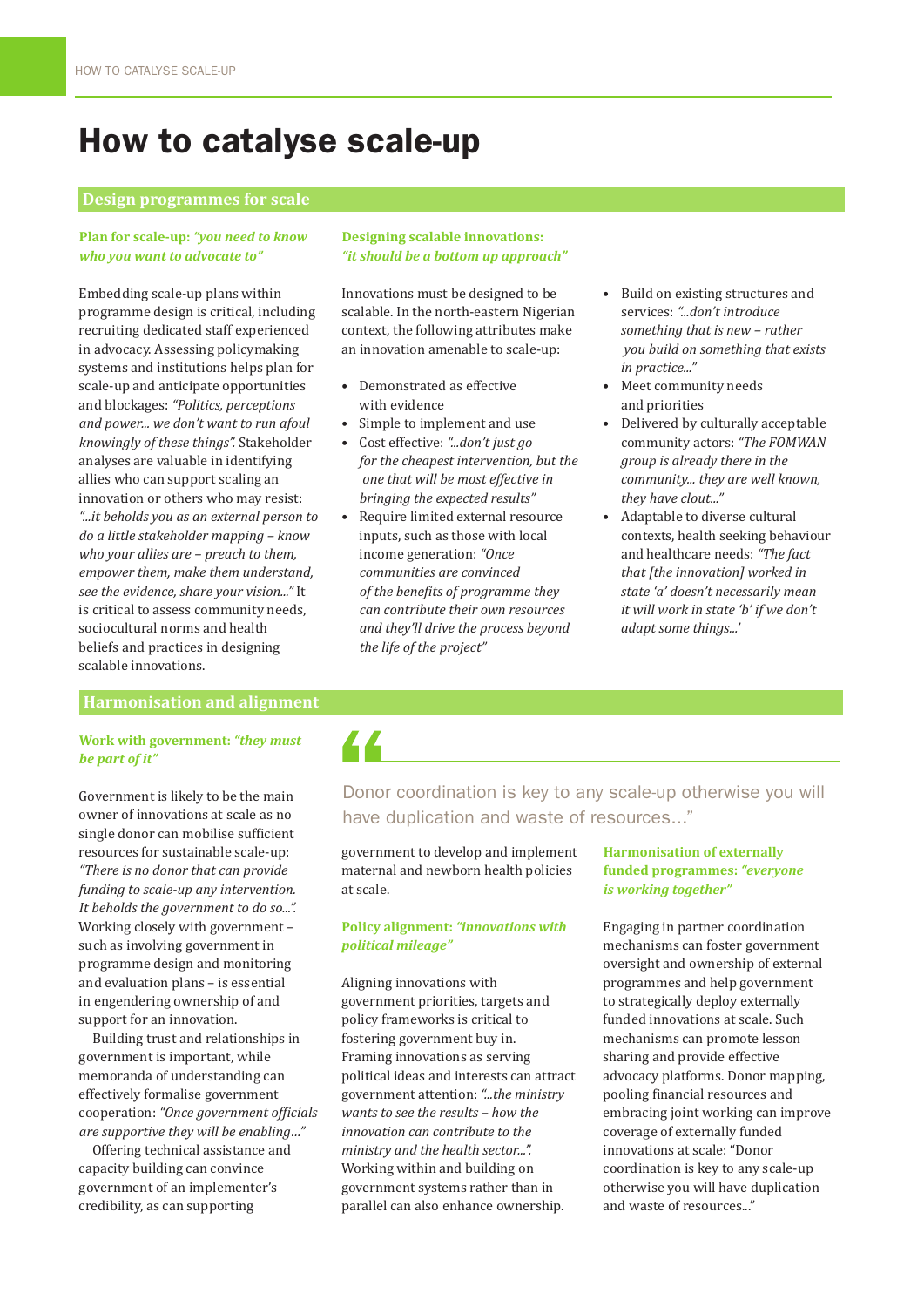#### **Effective advocacy:** *'it's a lot of discussion isn't it?'*

Policy advocacy is usually needed at multiple levels of government. Substantial time, effort and determination are required including ongoing advocacy at all stages of a project and repeating advocacy efforts as governments and their officials change: *"It requires spending a lot of time with the relevant people, sitting down and exposure and discussion..."*

#### **Evidence to catalyse scale-up:**  *"different stakeholders, different evidence, different packaging..."*

It is important to communicate robust evidence effectively. Presenting multiple types of evidence is often required including: quantitative outcomes and impacts data; estimates of costs of scale-up; qualitative process data and implementation lessons; site visits for demonstrating projects firsthand; mapping and needs assessments; benchmarking international best practices. To influence decisions on scale-up evidence needs to be perceived as trustworthy – it must have a robust methodology, be rigorously conducted and should be unbiased by interests: *"If evidence is derived through due process and is reliable it influences policy positively".*

Effectively communicating evidence is essential including: tailoring a communication method to the audience; presenting simple, powerful messages rather than complex ones; suggesting concrete actions for decision makers; timing communication based on policy cycles; communicating evidence to multiple audiences including federal, state and local government, policy champions, civil society organisations and communities: *"The thing is to know your audience... if I am presenting to commissioners for health I better have my statistics, my pie charts, my bar diagrams...".*

#### **Policy networks and champions:**  *"if we put our voices together our voice is stronger"*

Invoking policy champions can strengthen advocacy for innovation scale-up and raise the profile of maternal and newborn health issues. A visit by Bill Gates solidified state governors' commitments and fostered support from traditional rulers. Champions include those within federal, state or local government, first ladies, traditional authority and religious leaders: *"The former Commissioner for Health is still our champion... We have some religious leaders [as champions] as well...".* 

Networking and alliance building with development agencies, civil society organisations, professional medical associations and the mass media can also leverage broad support for an innovation or increase political attention on maternal and newborn health issues.



#### **Policy advocacy** Community uptake and **Policy advocacy** Community uptake and **Community** uptake and **Community** uptake and **Community** in **Community** in **Community** in **Community** in **Community** in **Community** in **Communi demand**

#### **Mobilise community groups and actors:** *"community people who can open doors"*

Working with influential community groups and traditional and religious leaders can facilitate innovation uptake beyond districts where grantees work: *"Working with traditional rulers and religious groups is very important – these are the groups that make it work at community level...".* Establishing community mobilisation teams as advocates can improve relationships between communities and health professionals and help leverage services and resources.

#### **Stimulate community uptake and demand:** *"they look at it as their own thing"*

Stimulating the diffusion of ideas among communities through mass and local media and by word of mouth can be effective in changing health practices and increasing community demand thereby catalysing scale-up within and beyond pilot areas: *"Teach the communities the basics, and how to carry the message and spread the knowledge... using the strategy of "each one teaching one"".*

The ways an innovation is introduced influences its uptake – community participation approaches can help sustain innovations after a project is complete, while top-down programmes may undermine its acceptance. Inclusion of men is needed to ensure an innovation's acceptance within communities of north-eastern Nigeria.

**Left:** Meeting with local leaders to discuss family health, Gombe State, Nigeria. © Society for Family Health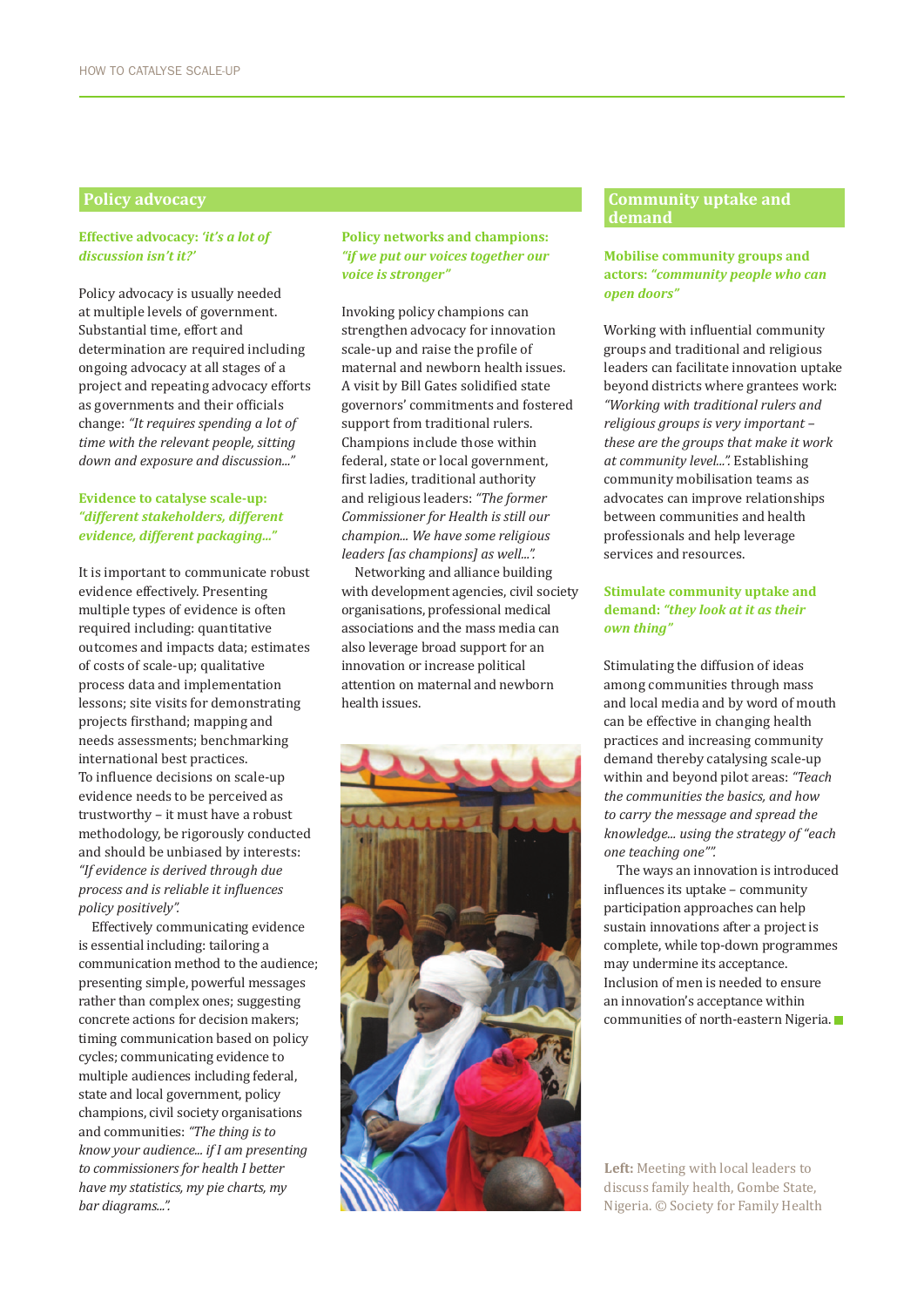## Challenges to scaling innovations

#### **Government decision making**

#### **Issue prioritisation:** *"politicking and jostling for a piece of the cake"*

Health has not been a political priority. Moreover, in the field of health, malaria and HIV compete with maternal and newborn health for policy attention due to high levels of external funding, particularly for HIV. Resources for rural primary healthcare are also limited compared to tertiary and secondary level services. It has therefore been challenging for the federal and state governments to support and commit resources for scaling maternal and newborn health innovations: *"The main challenge is to make maternal and child health programmes politically [attractive] for policymakers to push it up the priority list in their campaigns for budgetary allocations...".*

The government has responded to emerging evidence robustly presented by civil society advocates, and the mass media in recent years have increased coverage of maternal mortality-related stories prompted by an initiative to train journalists on these issues. Nigeria has responded to global agendas such as the Millennium Development Goals and pressure from other African countries. This has increased attention on maternal and to some extent newborn and child health, increasing government support for scaling maternal and newborn health innovations.

#### **Policymaking context:** *"policy change is difficult"*

Complex sociocultural, tribal, religious and ethnic realities and problems of accountability and government bureaucracy combine to make policy decisions and their implementation challenging. Nigerian states have discretion to allocate funds to different sectors, and state governors have considerable say on health budgets and programmes. Evidence informed decision making varies between states and often depends on experience of individual decision makers. In this context government commitment to and financing of maternal and newborn health and other health innovations at scale has been variable.

Nevertheless interviewees were optimistic that democratic institutions and processes are becoming stronger enabling people to make demands of government and obliging leaders to respond: *"As democracy becomes entrenched people are beginning to make demands and as people make demands, government wants to show results..."* 

Traditional authority is a very important champion in the context of [northern] Nigeria..."



#### **Actors influencing maternal and newborn health policy:** *"most things are driven by NGOs and donors"*

Development agencies, civil society, traditional authority and professional associations all have an influence on government decisions – understanding their influence can help plan for scale-up.

**Federal government** and many north-eastern Nigerian states are receptive to development agency programmes – although the expectation that donors will fund health programmes, and hence donors' substantial influence on health policies, limits government ownership and oversight: *"...everything is seen as [if] it has to be donor funded".* 

Government increasingly accepts the contribution of civil society organisations to policymaking and as implementation partners. Pressure from **civil society organisations** has influenced recent policy decisions and the allocation of resources for maternal and newborn health and other health programmes.

**Traditional and religious leaders** can influence state government decisions despite not having a formal role: *"Traditional authority is a very important champion in the context of [northern] Nigeria...".* Some traditional leaders have publically supported health programmes including polio vaccinations, although resistance to 'western' health programmes is growing in some northern states.

Health policies and programmes are influenced by **professional medical associations**, although rivalry makes consensus building problematic. Professional associations have resisted innovations based on task shifting, such as traditional birth attendants administering misoprostol: *"[Professional medical associations] have knowledge, power, they think they know what to do... so relinquishing power is a major problem for them".*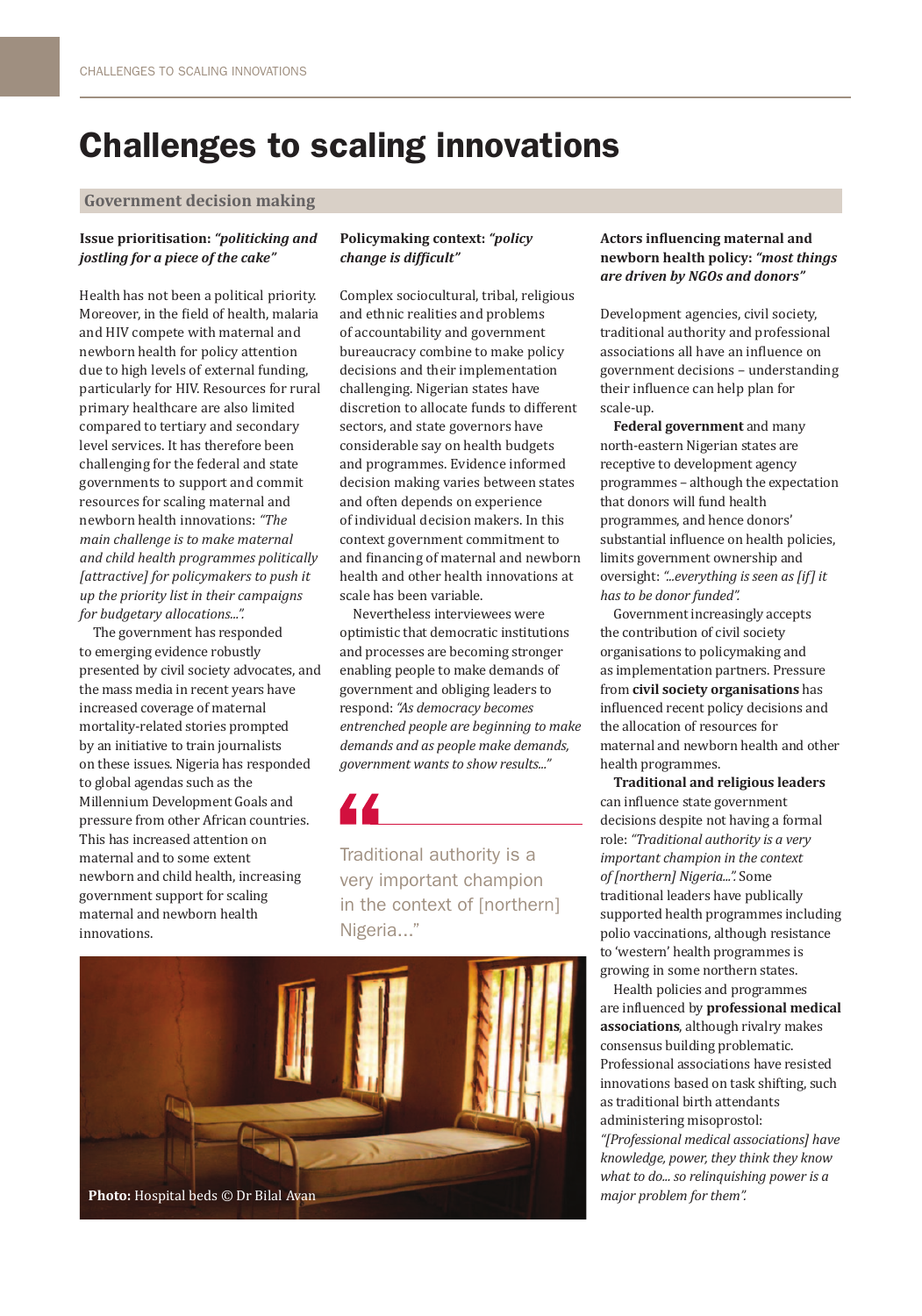#### **Coordination of externally funded health programmes**

#### **Donor fragmentation:** *"the issue of competition is crazy!"*

Poor harmonisation among donors and other development agencies and implementers and weak alignment of donor programmes with nationally defined policies, strategies and targets are important challenges: *"Donor coordination is weak – there's a disconnect between programmes and needs, but it's the responsibility of the government to coordinate donor activities..."* 

Reasons include competing interests, priorities and mandates, pressure to attribute outcomes to programmatic efforts and federal and state ministries' limited capacity for leadership over development agencies, as an interviewee suggested: *"...the Federal Government should be in the driving seat to coordinate all development work, but... cannot say 'no' to funding…"* Further,

health programme implementers compete for donor funds and are under pressure to deliver results to ambitious time frames limiting their capacity to coordinate with and learn from other programmes.

In this environment it is difficult for government to strategically deploy externally funded innovations, and for externally funded implementers to advocate collectively for innovation scale-up since they are competing for government attention.

#### **Towards aid effectiveness:** *"donors have a forum where they meet regularly"*

In 2011 the Nigerian government and major health partners responded to the International Health Partnership by signing a Compact on Health signalling a shared commitment to aligning programmes under the Nigerian National Strategic Health plan. This has reportedly started to improve donor information sharing, programmatic coordination and engagement in partner coordination mechanisms: *"... integration among donors has improved over the years... but there's still a lot to be done..."*

77

...integration among donors has improved over the years... but there's still a lot to be done"

#### **Challenges to delivering innovations at scale**

#### **Health systems constraints:** *"health systems are very, very weak"*

Introducing and scaling innovations linked to government rural primary healthcare is problematic due to chronic health systems weaknesses in north-eastern Nigeria:

- • Low coverage and inequitable distribution of rural primary healthcare services and poor infrastructure
- • Rural-urban migration of health workers and high attrition of trained doctors into public office. There are particular shortages of women healthcare workers, and the capacity of traditional birth attendants is an acknowledged problem
- Health workers are overstretched. not least community workers implementing multiple health programmes. Low motivation and poor attitudes to rural communities

are other common problems

- • Governance at all levels of the health system is weak including supportive supervision and accountability linked to poorly functioning monitoring and evaluation systems
- • Lack of drugs, vaccines and equipment, and poor distribution systems result in frequent stock outs:
- • Delays and blockages in releasing finances and 'leakage' of finances as they are disbursed through the system commonly result in the non-payment of healthcare workers' salaries
- • Years of neglect and decay have left communities discouraged from using rural health services: *"...you have people who are disillusioned, people who feel betrayed and are not willing to access the system anymore'.*

#### **Security in north-eastern Nigeria:** *"they are afraid of getting killed or injured'"*

Security is a particular challenge in north-eastern Nigeria. Services are frequently disrupted or closed. It is difficult to recruit and retain health workers, who fear for their safety. Donors are becoming less willing to support programmes, and their staff cannot travel to the region Community healthcare seeking is highly disrupted making health facility based innovations difficult to deliver and take to scale: "Women can't go to the facilities and when you refer them they're afraid of getting killed or getting injured"